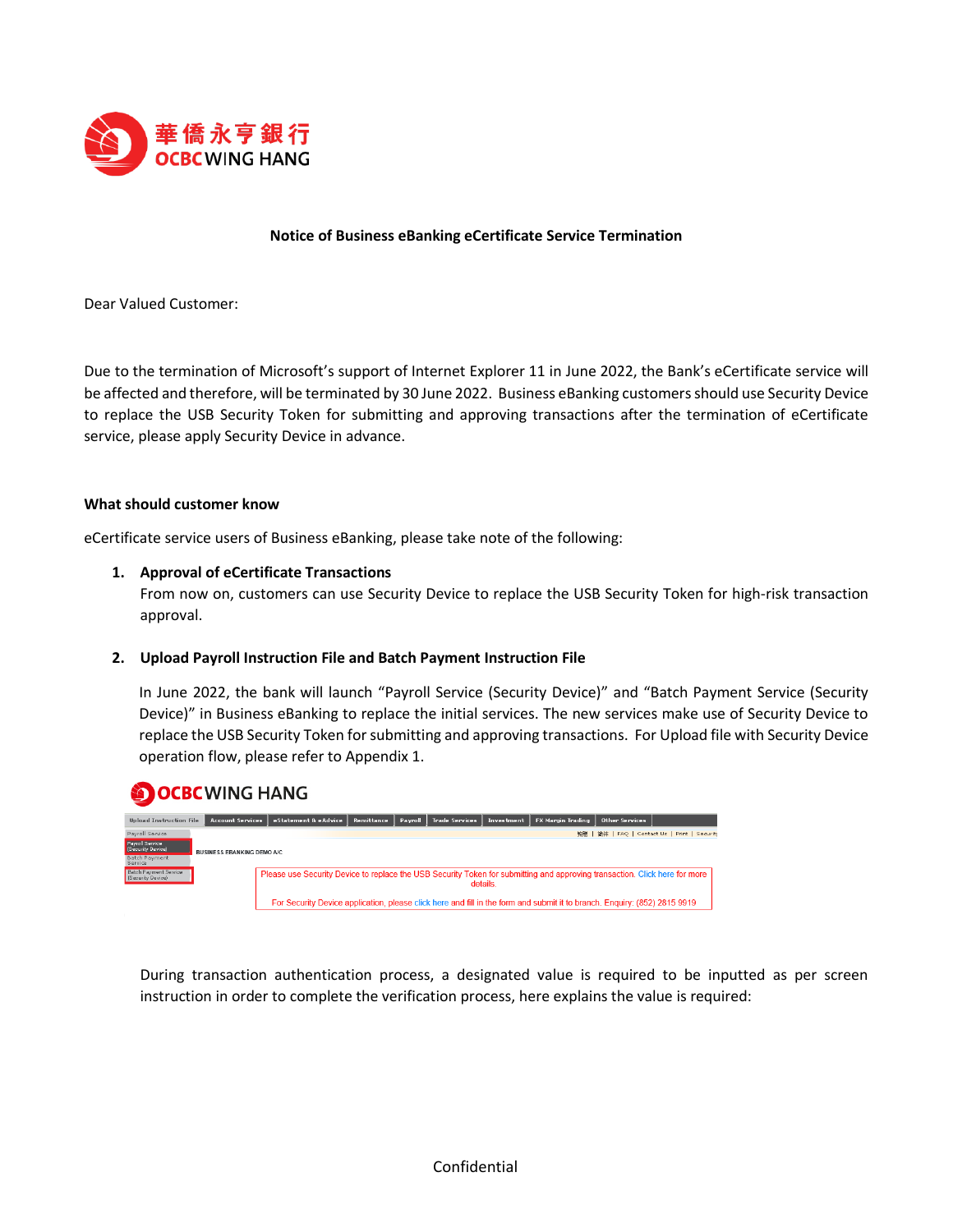

# **MAS file upload:**

Customer should input "Checksum" value. The Checksum is a control code generated by Magnetic Autopay System software (MAS) package automatically to validate the file. The Checksum value will be shown on screen and will be highlighted in blue.

# **CSV file upload:**

Customer should input one of the Payee Account Numbers. The Payee Account Number will be randomly selected by system and shown on screen and will be highlighted in blue.

# **3. Apply Security Device**

Customer can visit the Bank website > "Forms & Terms and Conditions" > eBanking Services > Business eBanking Services > download the form "User Alteration Request Form" or click the following link to download and fill in the form and submit it to branch.

[https://www.ocbcwhhk.com/webpages/en-us/doc/download\\_form/pdf/FF1195.pdf](https://www.ocbcwhhk.com/webpages/en-us/doc/download_form/pdf/FF1195.pdf)

# 4. **OCBC Velocity**

You are recommended to apply for the **OCBC Velocity** eBanking Services and submit ePayroll instructions in a simpler and convenient way. OCBC Velocity supports on screen input, allowing customers to input employees' details and save as template. Details (e.g account number or amount) can be revised before triggering next payment. OCBC Velocity also supports file upload. File layout will be provided on request. It supports around 1,000 transactions per submission. For user guide of Velocity Payroll, please visit our main website and select OCBC Velocity to logon > download the user guide from logon webpage.



If you have any questions, please contact your Relationship Manager or call our Customer Service Hotline at (852) 3199 9188.

# **OCBC Wing Hang Bank Limited May 2022**

Remarks: In the event of any inconsistent between the English and Chinese version, the English version shall prevail.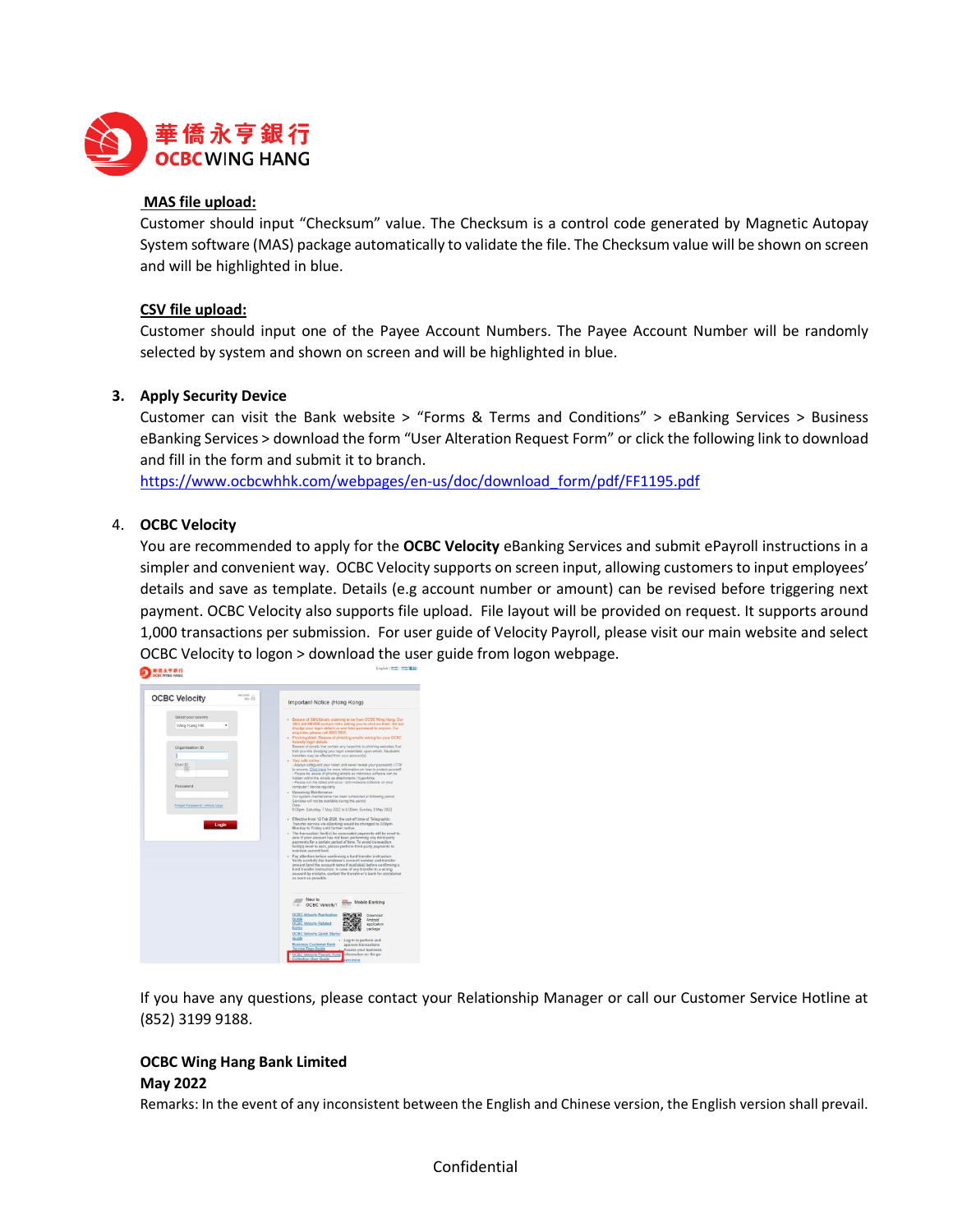

#### **Appendix 1\_ Upload file with Security Device operation flow**

#### **Maker:**

logon Business eBanking and click "Upload Instruction File" > input information per screen instruction and upload payroll file, then click "Next" > follow Transaction Details screen instruction to input signing value into Security Device and generate OTP > enter the OTP in Transaction Details screen and click "Confirm" > check and confirm the information and then click "Confirm" to complete instruction.

| Instruction<br>Pavroll<br><b>Status Enquiry</b>    | HKT 2022/05/03 14:53:22                                                                                                                                                                                                                                                                         |
|----------------------------------------------------|-------------------------------------------------------------------------------------------------------------------------------------------------------------------------------------------------------------------------------------------------------------------------------------------------|
|                                                    |                                                                                                                                                                                                                                                                                                 |
| Payroll                                            |                                                                                                                                                                                                                                                                                                 |
| <b>Transaction Details</b>                         |                                                                                                                                                                                                                                                                                                 |
| Total Payment Items:                               | 004                                                                                                                                                                                                                                                                                             |
| Total Payment Amount:                              | $\vee$ 40<br><b>HKD</b>                                                                                                                                                                                                                                                                         |
| Customer Reference:                                | 004                                                                                                                                                                                                                                                                                             |
| <b>Instruction File Format:</b>                    | <b>CSV</b><br>$\checkmark$                                                                                                                                                                                                                                                                      |
| Debit Account:                                     | Integrated Account Current HKDI<br>$\checkmark$                                                                                                                                                                                                                                                 |
| Processing Date:                                   | 2031/09/30<br>$\checkmark$                                                                                                                                                                                                                                                                      |
| Upload File:                                       | CSV sample 1.csv<br>Choose File                                                                                                                                                                                                                                                                 |
| Please note:                                       |                                                                                                                                                                                                                                                                                                 |
| the cut off time will be executed on the same day. | 1. Instructions submitted after 12:00pm or on Saturday, Sunday & public holiday will be executed on the next business day. Instructions submitted before                                                                                                                                        |
|                                                    | 2. If the processing date of an instruction falls on a banking holiday or in the case of typhoon, the next business day on which such instruction can be<br>effected and transacted by the Bank will be taken as the processing date of such instruction.                                       |
|                                                    | 3. There must be sufficient funds maintained in the account for executing the instruction before the business hour of the processing date. In the event of<br>insufficient funds, the Bank is not obligated to execute the instruction, and a charge may be levied on each failing instruction. |

4. This function is not applicable to mobile devices, please access by personal computers.

Next

| Instruction<br>Payroll<br>Status Enguiry                                                                                                                                                                                                                  | HKT 2022/05/03 14:53:5                                                                                                                                                                                                                                                                                                               |  |  |  |  |
|-----------------------------------------------------------------------------------------------------------------------------------------------------------------------------------------------------------------------------------------------------------|--------------------------------------------------------------------------------------------------------------------------------------------------------------------------------------------------------------------------------------------------------------------------------------------------------------------------------------|--|--|--|--|
| <b>Payroll</b>                                                                                                                                                                                                                                            |                                                                                                                                                                                                                                                                                                                                      |  |  |  |  |
| <b>Transaction Details</b>                                                                                                                                                                                                                                |                                                                                                                                                                                                                                                                                                                                      |  |  |  |  |
| Total Payment Items: 004                                                                                                                                                                                                                                  |                                                                                                                                                                                                                                                                                                                                      |  |  |  |  |
| Customer Reference: 004                                                                                                                                                                                                                                   |                                                                                                                                                                                                                                                                                                                                      |  |  |  |  |
| Total Payment Amount: 40                                                                                                                                                                                                                                  |                                                                                                                                                                                                                                                                                                                                      |  |  |  |  |
| Creditor Account Number:                                                                                                                                                                                                                                  |                                                                                                                                                                                                                                                                                                                                      |  |  |  |  |
| <b>O</b> !!!!!!<br>(2)<br>$\mathbf{1}$<br>$\left(3\right)$<br>$\sqrt{5}$<br>$\left( 4\right)$<br>[6]<br><b>SIGN</b><br>(8)<br>$\overline{7}$<br>$\left(9\right)$<br>$\left( 0 \right)$                                                                    | 1. Press and hold the button until the sign '- appears.<br>2. Enter the above last 8-digit which are highlighted in blue into the Security Device. Press OTP button to<br>enter again if needed (Details)<br>button then the 6-digit Security Code will be generated on the device<br>3. Press<br>4. Enter the 6-digit Security Code |  |  |  |  |
| 888888<br><u>ຄະະ</u><br>$\mathbf{1}$<br>$\mathbf{2}$<br>$\left(3\right)$<br><b>SINESS BANKI</b><br>$\left( 5\right)$<br>$\overline{4}$<br>6<br>888888<br>$\overline{7}$<br>$^{8}$<br>$\left(9\right)$<br>g<br>o                                           |                                                                                                                                                                                                                                                                                                                                      |  |  |  |  |
| Please note:<br>the cut off time will be executed on the same day.                                                                                                                                                                                        | 1. Instructions submitted after 12:00pm or on Saturday, Sunday & public holiday will be executed on the next business day. Instructions submitted before                                                                                                                                                                             |  |  |  |  |
| 2. If the processing date of an instruction falls on a banking holiday or in the case of typhoon, the next business day on which such instruction can be<br>effected and transacted by the Bank will be taken as the processing date of such instruction. |                                                                                                                                                                                                                                                                                                                                      |  |  |  |  |
|                                                                                                                                                                                                                                                           | 3. There must be sufficient funds maintained in the account for executing the instruction before the business hour of the processing date. In the event of<br>insufficient funds, the Bank is not obligated to execute the instruction, and a charge may be levied on each failing instruction.                                      |  |  |  |  |
| 4. This function is not applicable to mobile devices, please access by personal computers.                                                                                                                                                                |                                                                                                                                                                                                                                                                                                                                      |  |  |  |  |

**Amend** Confirm Cancel